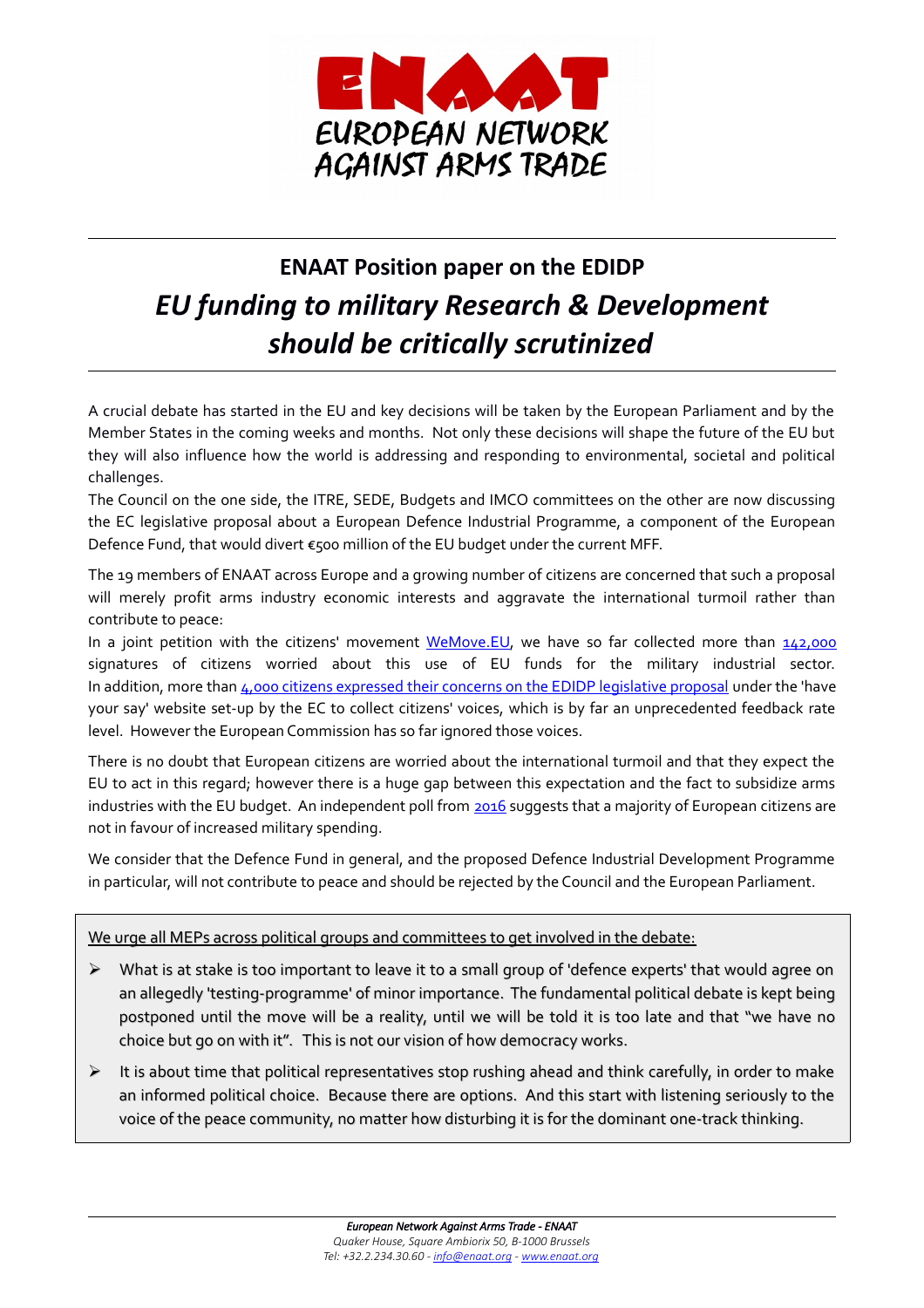

In the next few pages we will develop briefly the main reasons why we oppose to EU funding for the arms industry. For more details one can refer to [our online information tool](http://enaat.org/eu-defence-fund) that expands on those arguments and provides facts and references for further analysis<sup>[1](#page-1-0)</sup>. In a nutshell, we believe that:

- ➢ *peace organisations should be at the forefront of debates and consultations, not the arms industry*
- ➢ *investing in arms is economically a bad decision and will not lead to savings*
- ➢ *subsidising the arms industry will not lead to a Defence Union nor to strategic autonomy*
- ➢ *subsidising the arms industry will rather exacerbate the international turmoil by contributing to the global arms race*
- ➢ *peace does not need more weapons, but rather an EU champion of sustainable paths to peace*
- ➢ *MEPs should open a large cross-theme debate as the main decision to make is about peace, not about a hypothetical EU of defence or jobs and growth*
- **1) If the final goal of the Defence Fund is to contribute to peace in the world, then the peace organisations should be at the forefront of the debates and consultations, not the arms industry**

Unfortunately this is not the case at all.

In the EP for example, invitations have been limited to very valuable, but neutral research groups providing figures about military spending or arms exports but no critical analysis, or resort systematically to the same expert or group blindly favourable to the move, not reflecting the majority view of the peace community. The more critical voices have not been authorised into the formal debate so far.

In parallel the European Defence Action Plan and the EDIDP draft proposal in particular reflect the pro-industry approach that the EC has been increasingly taking in many areas.

The major arms companies and their lobbying association ASD have long-established strong and behind-thescene ties with the main decision-makers and EC key officials, as demonstrated repeatedly by several reports (Q12), the most recent one (dated October 2017) showing [how the arms industry is hijacking EU Defence Policy:](https://www.vredesactie.be/en/nieuws/how-arms-lobby-hijacking-europe%E2%80%99s-defence-policy) in 2015, the Group of Personalities on defence research played an instrumental role in shaping EU funding for military research, and industry representatives continue to be the main interlocutors and source of "inspiration" regarding its concrete implementation and the new proposals on the capability window. Not to mention the privileged relationship arms companies have with their national governments.

#### **A preferential treatment for the arms industry**

As a result, the arms industry is to receive a privileged treatment from the EU on top of the important public support already granted at national level through different ways, like infrastructures, publicly-funded research or public procurements; but in parallel they try to avoid national taxes by [settling empty shells in 'fiscally](http://www.stopwapenhandel.org/Tax2) [advantageous' countries such as the Netherlands](http://www.stopwapenhandel.org/Tax2) (Q15), and benefit from exception to European and international free competition rules, in particular regarding public procurements and compensation deals (offsets). (Q16 & 17)

It is a preferential treatment first because the EU has been regularly refusing new budget lines claiming that the budget was too tight, but managed to find €590 million for the arms industry. Second, the funding conditions granted to the arms industry are even more favourable than the specific conditions negotiated under the security research, not to say compared to non-profit development or human rights organisations! (Q9): they claim for a lump-sum of indirect costs higher than 25%, they will have full ownership of the Intellectual Property

<span id="page-1-0"></span><sup>1</sup> *We indicate for each argument the number of the questions (QXX) you can go to in order to explore further the issue*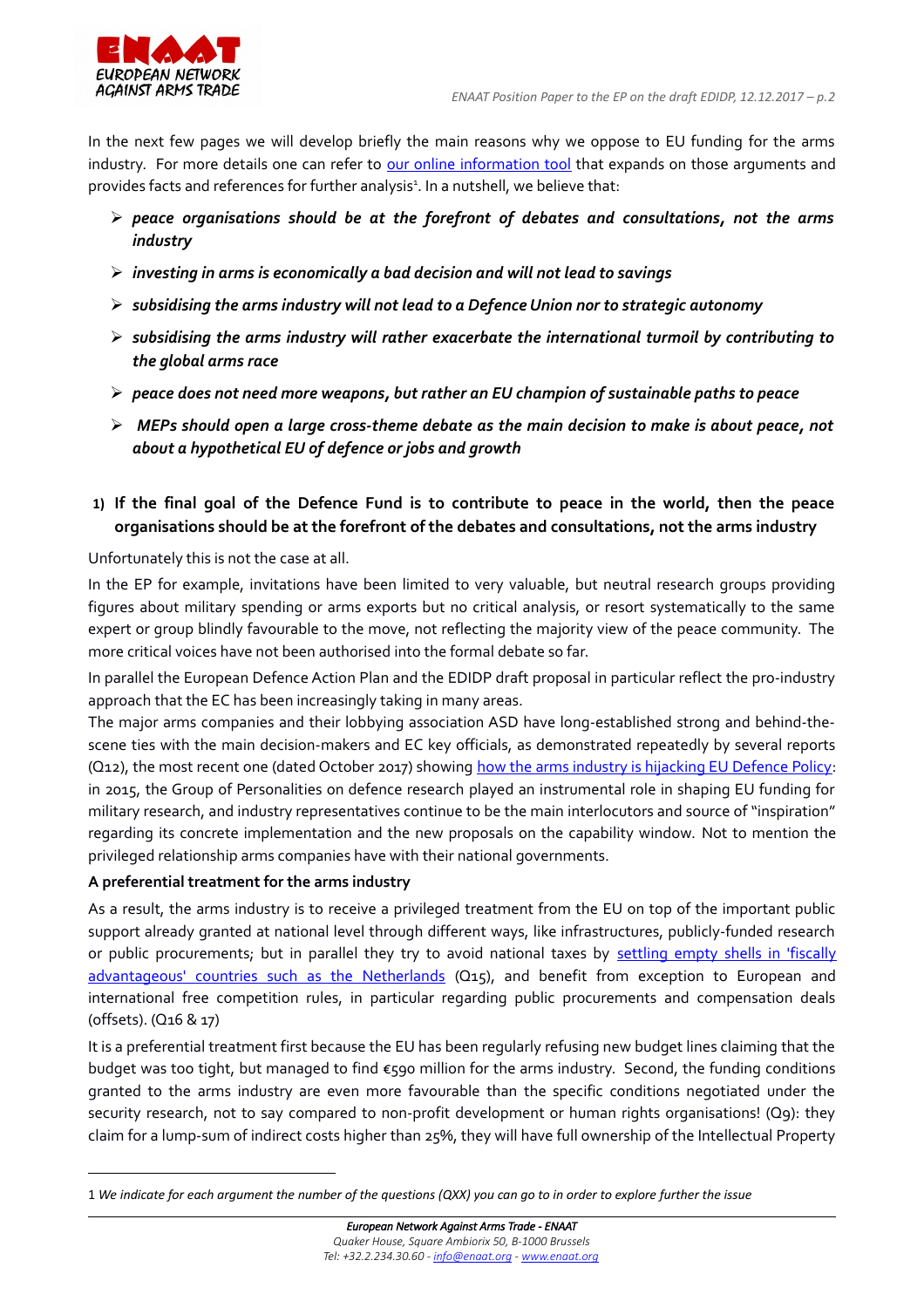

Rights (Q10) even for 100% EU-funded activities (others than prototyping) and the arms export controls will remain a national competence, which raises a number of concerns in terms of end-use and end-users of the EUfunded military technology (see below).

#### **2) Investing in arms is economically a bad decision and will not lead to savings**

The production and sale of weapons and military equipment is not a 'normal' business, firstly because of its political and humanitarian consequences. But it is also an economically dysfunctional sector (Q16) as it relies heavily on public spending, protected national markets, corruption & bribery, offsets, and multiple form of arms exports subsidies: it is thus not an effective one to use for boosting a 'normal' free market economy. Investments in many other economic sectors would better contribute to growth and have positive societal impacts on top of it, like renewable energies or education.

Military R&D will not seriously contribute to jobs either (Q17): the 1,4 million direct and indirect employments of the defence sector mentioned by the EC represent less than 1% of the total EU workforce! And because of the shortcomings of this dysfunctional sector, investments in the defence industry creates fewer jobs at a higher cost than other economic sectors. To add to this, investments in military R&D in particular rather shift jobs from the civilian to the military, as Europe already lacks highly-skilled workers in engineering or technological research.

Thus any investment in other economic sectors will have a more positive impact on jobs and growth. Besides, workers from the military sector have the necessary skills to retrain for jobs in other economic sectors, like renewable energies as demonstrated by a [report from CAAT UK.](https://www.caat.org.uk/campaigns/arms-to-renewables/arms-to-renewables-background-briefing.pdf)

Besides, the military sector is not driving innovation (Q18). This may have been the case during the Cold War, but nowadays technology transfer from the commercial sector (like robotics, big data or artificial intelligence) to the military sector is much more common and at lower costs because of more opportunities for economies of scale, as stated regularly by experts, including th[e EP study on the future of EU Defence Research.](http://www.europarl.europa.eu/RegData/etudes/STUD/2016/535003/EXPO_STU(2016)535003_EN.pdf) Moreover the accelerated pace of innovation will result in a never-ending cycle of military spending to maintain competitiveness and in order to compensate the export of this new weaponry to non-EU actors.

Lastly, the Defence Fund and the EDIDP in particular will not lead to savings: the Commission and the Member States made very clear that EU funding should be an add-on to national spending. And EU governments took the political commitment to dedicate 2% of their GDP to military expenditures, representing an overall increase of €76 billion in the coming years (according to NATO estimates) that has already started. (Q21)

## **3) funding the arms industry does not lead to a Defence Union nor to strategic autonomy: only political will can**

It is regularly argued that the Defence Fund and its funding programmes for the arms industry will pave the way to an EU of Defence. But this is merely a wishful thinking: economic incentives do not work when there is a lack of political will, and defence policy is a highly sensitive national sovereignty issue. Similar hopes regarding fiscal and social harmonisation were expressed at the moment of creating the internal market, and 30 years later social and fiscal competition between EU countries is still a harsh reality. (Q24)

In the case of the Defence Fund, this is clearly demonstrated by the fact that the European Parliament is not given any chance to discuss the content of the Defence Fund and its funding tools: upstream, capability priorities and the type of weaponry to be funded are discussed between governments and the arms industry under the EDA; downstream, the programming and grant conditions (including funding rates or IPR regime) is under control of the member states and the EC with input from the industry. The question of the end-use and end-users of those EU-funded weaponry also remain a national prerogative, including exports. The EP is left with the minimum right to authorise the funding and budgetary post-control.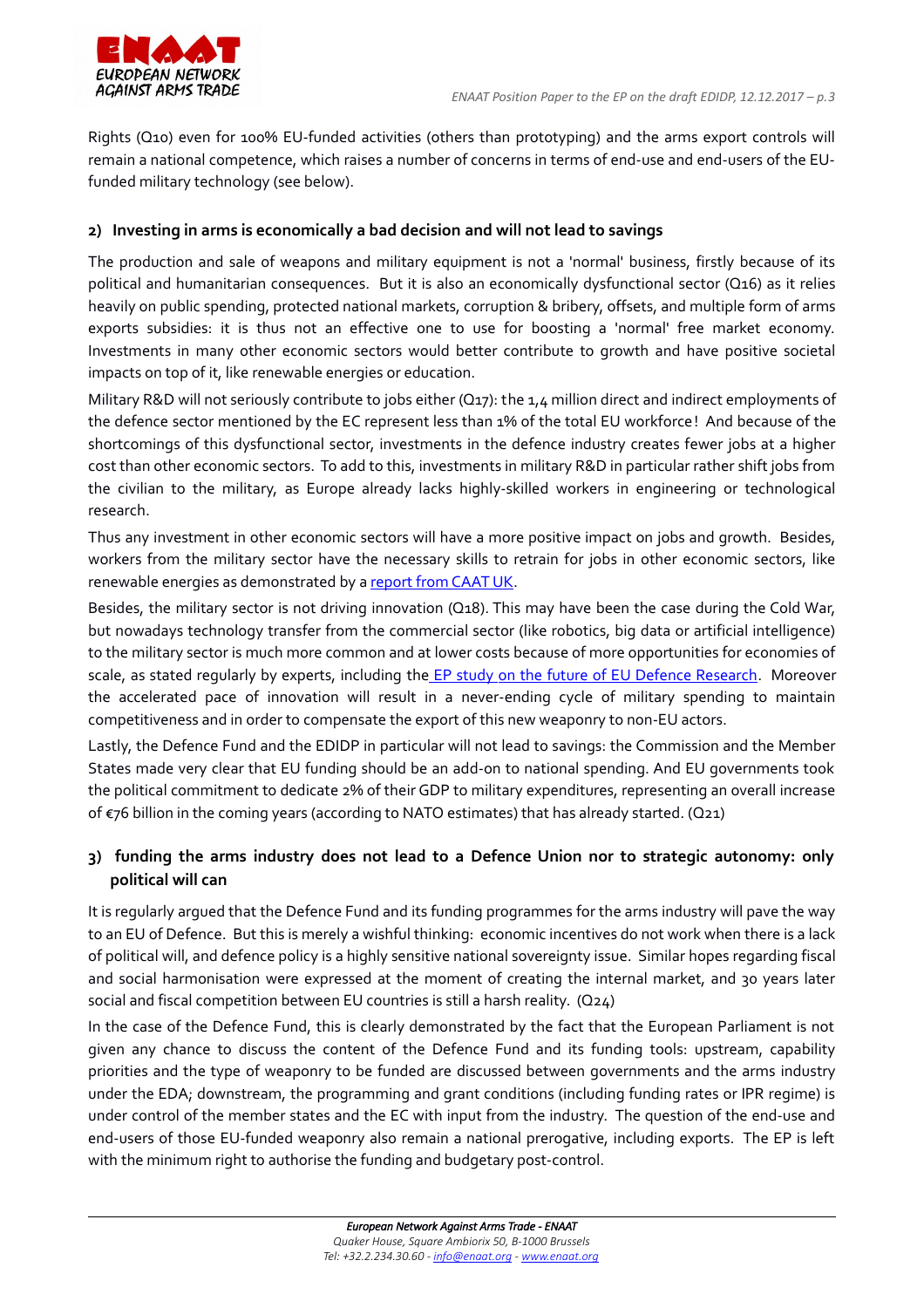

The fact is that there is no pilot in the seat, or 'at worst' there is only a co-pilot, called industry. Indeed there is no vision about what an EU of Defence and its strategic autonomy should look like: or there are at least 27 visions, not to mention the EP views or NATO opinion. The risk is that military capabilities are to be developed out of a shared vision of threats and strategies while the key question is when, where, for what purpose and by whom will those capabilities be used; because sooner or later they will be, most probably by EU countries (collectively or not) according to their national geostrategic interests and for military operations abroad.

Moreover, in 2015 the collective EU annual military spending amounted to \$217.5 billion, making it second in the world after the US, above China with \$214,8 billion and far above Russia with \$66.4 billion (SIPRI figures). This trend was similar in previous years. Thus the issue of the so-called EU strategic autonomy is not a funding one (Q23).

When justifying its proposals, the EC identified the following points as the main challenges of a European defence: duplication and incompatibility of national military equipment, industrial duplication, lack of economies of scale and of political will for collaborative research, and lack of transparency of national armament markets and procurements.

The European Defence Fund and the EDIPD in particular do not respond to these main challenges because doing so would severely undermine short-term national industrial and political interests, and no government is ready to put the common good above the latter. EU funding might rather increase duplication and industrial over-capacity by subsiding companies that would otherwise not survive in a real 'free market'.

Indeed the EDIDP tries to please Member States and the industry alike by providing a pot to dig into with hardly no counterpart, and major firms with bigger capacities to set-up projects will get a large share of the funding to the detriment of less experienced SMEs, as this is already the case under the security research funding. Possible mitigation measures to set aside a slice of the pie to SMEs will not reverse the basic trend but will rather increase duplication and industrial over-capacity in order to satisfy both sides of the fence.

## **4) Subsidising the arms industry will exacerbate the global arms race which in turn feeds conflicts, rather than contribute to peace**

This leads us to what is even more problematic: increasing the competitiveness of the arms industry is also about increasing its capacity to export. Not only it is a stated expected 'positive effect' of the EDIDP, but also an inevitable consequence as European national markets are too small to absorb the production of the European defence industry.

In parallel, the EU Common Position on arms export controls is being poorly and incoherently implemented, and the arms industry is endlessly lobbying to lower down the restrictions on arms exports and follow the US model (Q20). A first predictable impact is that EU-paid new weaponry or military technology will end up being exported outside the EU, in particular to the Middle-East which in 2015 made 40% of the EU authorised arms exports licences, according to the official EU data (Q26).

By exacerbating the global arms race, EU funding to the arms industry is in fact the best way to war as history demonstrated repeatedly, under the so-called 'security dilemma' (Q27). And if weapons are not on their own provoking conflicts, whose causes are multi-factorial, they encourage military responses to tensions, they feed on-going conflicts and related refugees flows, and they aggravate the terrible consequences of war for civilians. One of the most horrific examples is undoubtedly the war in Yemen where at the moment European-made weapons are being used to commit war crimes and human rights abuses, with a devastating famine as a consequence.

Unfortunately the EC did not conduct any impact assessment nor considered any of the problematic sideeffects of this funding scheme when drafting its proposal.